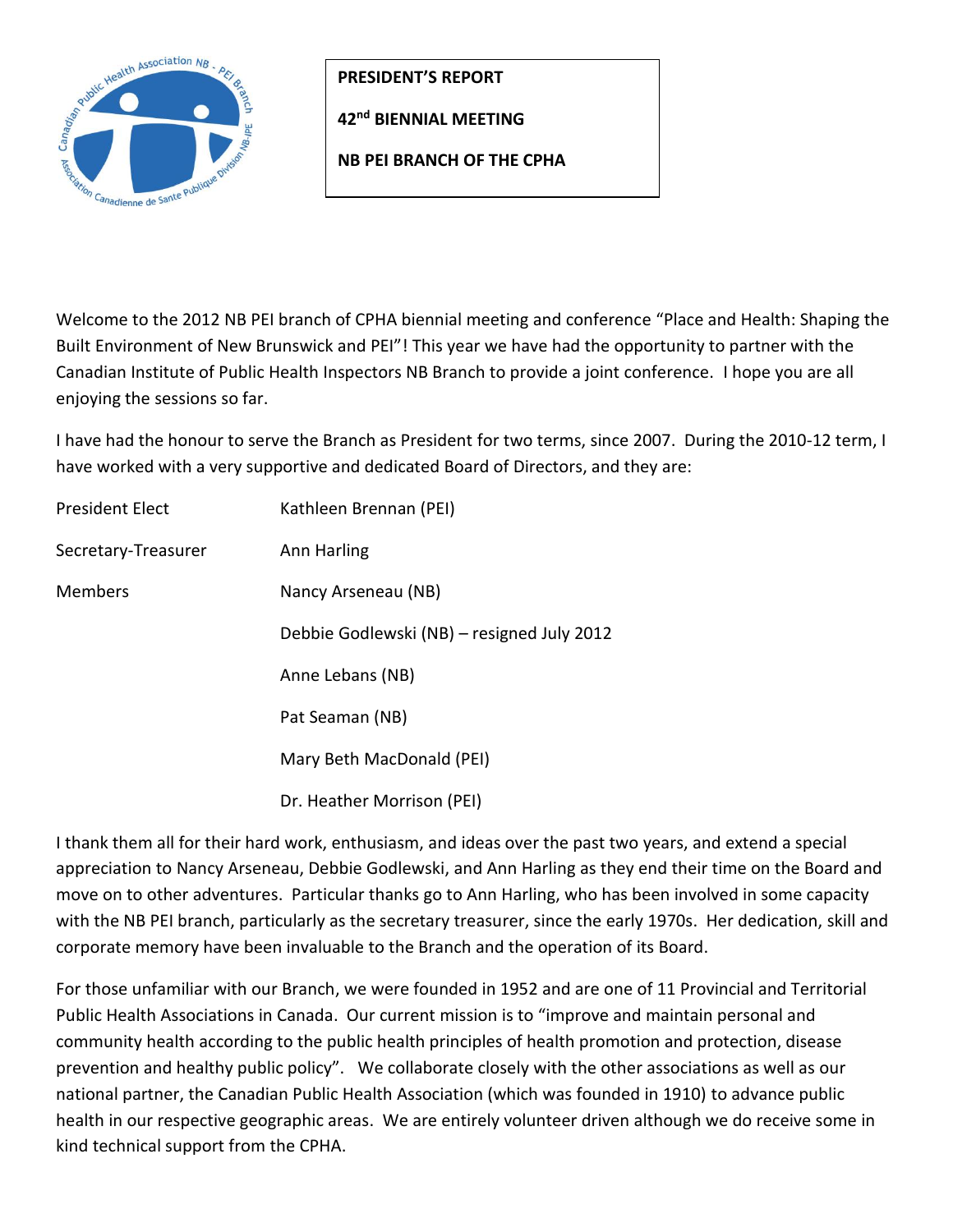## **Events over the past two years**:

Our last biennial conference, held in October 2010, "Managing Multiple Priorities in Public Health Practice", was well received, with the presence of several popular and dynamic speakers, including Dr. David Butler-Jones, Canada's Chief Public Health Officer. There were over 170 delegates at the conference and thanks to the hard work of the organizing committee the conference financials showed a modest profit.

This term the Board has focused on a couple of occasions on how we can strengthen our organization through strategic planning. Shortly after the last biennial meeting, in early 2011, the Board proposed a two year strategic plan which focused on three goals: 1) Improve communication with and engagement of NB PEI general membership; 2) Enhance the capacity of the NB and PEI public health workforce by providing quality educational opportunities at the local level; and 3) Engage in positive advocacy activities that raise the profile of the branch in NB and PEI. Our subsequent activities were guided by these goals.

On the communications front, one of our dedicated Board members, Mary Beth MacDonald, took on the task of exploring website options for the Branch. The Branch has continued to have a companion webpage to the national CPHA rather than an autonomous site. While initial discussions included the possibility of constructing an independent web page, conversations with the current CPHA webmaster have been fruitful, and he has offered his expertise to help us redesign our current layout to make it more user friendly and informative. I invite you to see the latest at [http://www.cpha.ca/en/about/provincial-associations/nb](http://www.cpha.ca/en/about/provincial-associations/nb-pei.aspx)[pei.aspx](http://www.cpha.ca/en/about/provincial-associations/nb-pei.aspx)

Following discussions with other provincial public health associations, most notably discussions with Newfoundland and Nova Scotia, and in order to increase communication with our general membership, we initiated our first open Board of Directors meeting to encourage membership involvement in the priorities and actions of the Branch. This meeting was attached to a webinar overview of population health indicators for NB and PEI. Other webinars followed, on the social determinants of injury and normalization of HIV testing, to encourage members to join discussions on current topics and allow non-members to gain interest in Branch activities. Members were also sent e-bulletins on current public health issues and events.

In keeping with our third strategic plan goal of engaging in advocacy activities, we participated in a couple of initiatives, including a letter of support to the Medical Society of PEI regarding their population health focused resolutions around immunization, literacy, and injury prevention; a letter to the NB Minister of Health regarding the proposed delisting of the influenza vaccine to NB adults 19-64 years; and the distribution of the CPHA position statements on alcohol and tobacco use to relevant provincial ministers.

In August 2012, we took the strategic planning process a step further when the Board and interested members got together in Moncton for a facilitated planning day. This resulted in the proposal of an updated mission statement – our previous statement was "To advocate for the improvement and maintenance of personal and community health according to the public health principle of disease prevention, health promotion and protection and healthy public policy" and the proposed statement is now "To support our provinces through leadership, advocacy and education in the continual improvement of population and public health, according to current public health principles.". It also resulted in a proposed change of business practices – the introduction of two new operational documents (a strategic plan and a policies and procedures manual) in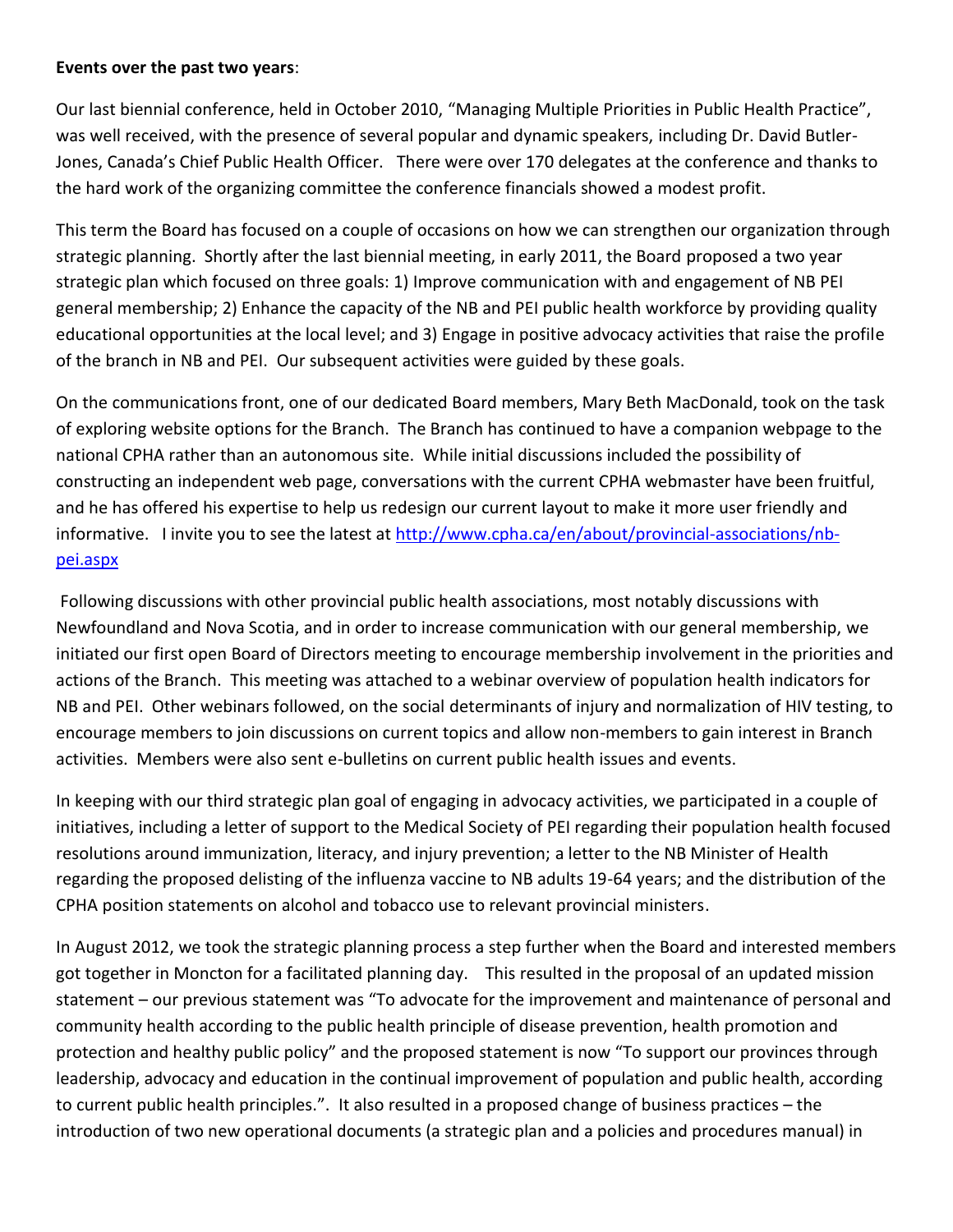addition to the bylaws, to facilitate operations and support the work of the Board of Directors. And this, of course, resulted in proposed changes to the bylaws.

Finally, we participated actively in the Canadian Network of Public Health Associations with the NB PEI Branch co-chairing the quarterly meetings for 2012. Collaboration with the other provincial and territorial public health associations has allowed us to gain new ideas and perspectives and collaborate on larger initiatives of national scope.

## **There are several challenges and opportunities for our association at the current time:**

We have proposed a name change from "the New Brunswick PEI branch of the Canadian Public Health Association" which is alternatively a mouthful or a series of acronyms, to "the Public Health Association of New Brunswick and PEI". We can seize this opportunity to revitalize our association and engage in new ways that meet the changing needs of our local public health professionals (be they traditional public health workers or those in other professions that engage in work that advances public health). We should continue to promote the unique benefits of being involved in a regional, multi profession association that is committed to advancing public health practice in our two provinces. Such involvement can contribute to the breaking down of silos and inter professional barriers, and advocate for region specific public health action.

Attracting not only a higher absolute number of members but also engaging members in meaningful ways with the association has been an issue of ongoing discussion. We continue to seek the input of our members on where to focus our initiatives, as well as their expertise in influencing policy, creating position statements, and liaising with other organizations on common projects. Regular communication is one of the keys to success, and we will need to bring ourselves into the  $21<sup>st</sup>$  century regarding communication tools – Facebook, Twitter, listservs, and other platforms which allow for quick and vibrant conversations. Early discussions around the creation of a virtual office space for our association have already begun, and these pieces could be considered as well.

Creating new partnerships, and positioning ourselves as a key player in regional public health issues, is another key. We hope that opening the door to the option of direct membership as well as creating a category for organizational membership will enhance our role as a multi professional association advancing public health issues in our provinces, and potentially provide opportunities for collaboration on various regional projects.

In the past we have relied heavily on our (small but regular) membership dues and any (unpredictable) profits from the biennial conferences. As a result we have limited funds for any ongoing initiatives. However, we also know from the experience of national CPHA that project-based funding has become a less viable option now as well. What to do?

I think we need to have some serious discussions on how to generate revenue in an innovative and sustainable way. This is certainly not an issue that is unique to our organization, and sharing issues and solutions with other provincial associations and the CPHA will be helpful. Certainly it would be ideal if we could manage to fund a part time position to help with the running of the organization, but here too, an innovative solution may be required. For example, could we get a student as part of a practicum course requirement?

Finally, translation and bilingual capacity continues to be ongoing issues for our organization. In the past we have relied heavily on members to translate documents and letters on their own time, since translation costs